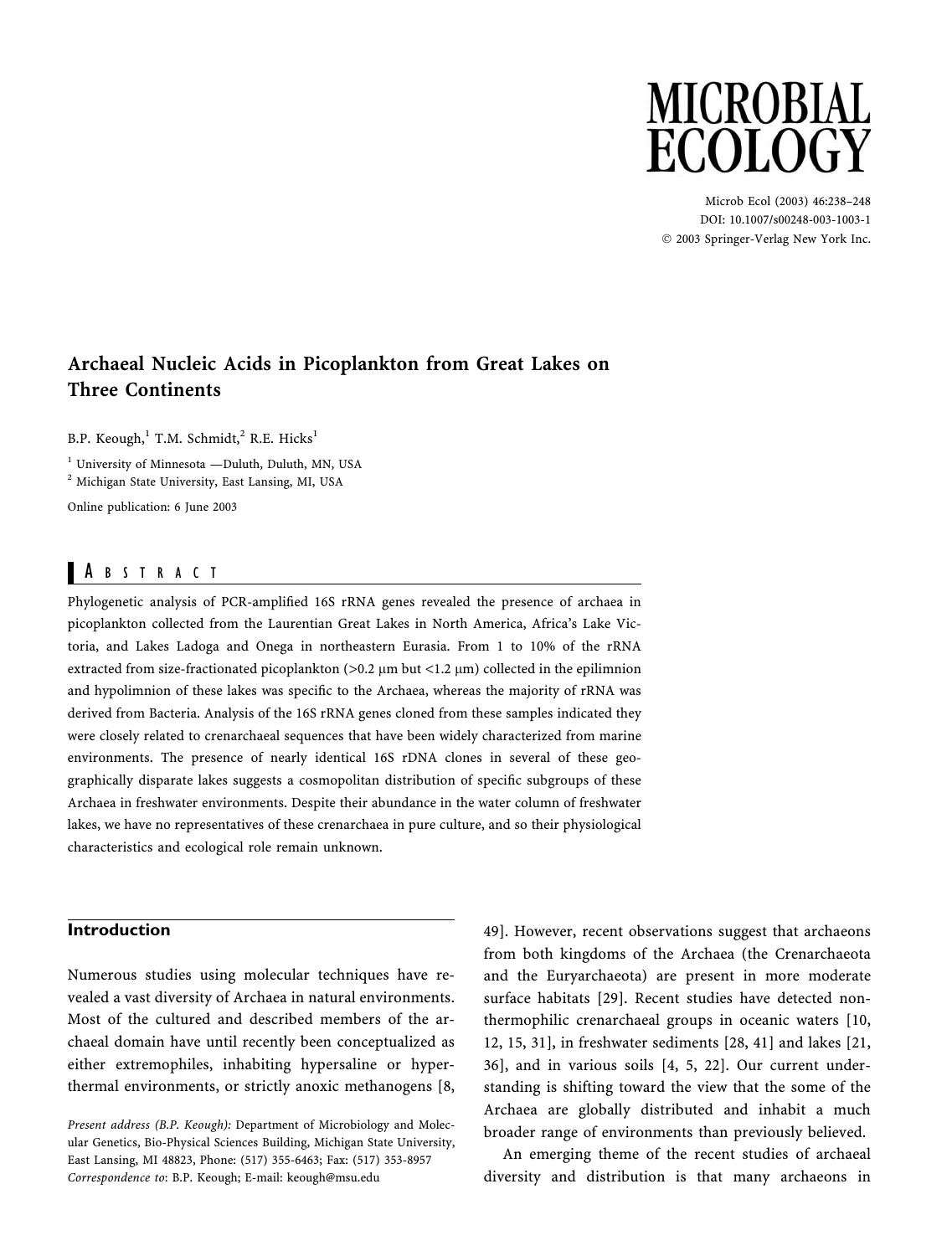moderate environments are phylogenetically situated within the kingdom Crenarchaeota [4, 5, 10, 40]. Members of this kingdom were thought to be predominately thermophilic [49], but the recent discovery of nonthermophilic crenarchaeal groups has led to a reevaluation of physiological diversity among the Archaea [9, 29]. Unfortunately, no representatives of these putatively freeliving moderate crenarchaea have yet been isolated in pure culture, and what we know about their abundance and distribution has been discovered using molecular techniques. Although a few such molecular studies have focused on lakes [17, 21, 27, 28, 36, 46], none have compared the archaeal nucleic acid component of picoplankton communities from geographically disparate large lakes. The purpose of this study was to characterize the archaea and to assess the relative abundance of archaeal nucleic acids in size-fractionated  $(>0.2 \mu m)$  but <1.2  $\mu$ m) picoplankton from great lakes on three continents using quantitative 16S rRNA-based oligonucleotide hybridizations targeting the domains Archaea, Bacteria, and Eucarya. We also performed a preliminary characterization of the detected archaeal nucleic acids using both a 16S rRNA-based phylogenetic analysis and a quantitative nested hybridization approach.

#### Methods

#### Site Locations and Descriptions

Picoplanktonic cells were collected from Lakes Erie, Huron, Michigan, Ontario, and Superior in North America (Laurentian Great Lakes), Lakes Ladoga and Onega in Russia, and Lake Victoria in Africa (Table 1). All lakes studied were sampled in August, with the exception of site SGM in Lake Superior during 1992, which was sampled in July, and site V96-4 in Lake Victoria during 1996 [48], which was sampled in May. To ensure that sampling captured only picoplanktonic microorganisms, all samples were taken at offshore sites to avoid the potentially confounding influence of terrestrial runoff, which could contribute microbial nucleic acids from surrounding soils.

CTD and transmissometer casts (SeaBird Sea Cat CTD and SeaTech transmissometer) were performed to determine the thermal profiles of each lake to aid the selection of water depths to sample. All lakes were thermally stratified at the time samples were taken. In lakes of this size, complete mixing between the upper, warmer epilimnion and the lower, colder hypolimnion is rare during summer, and thus the two layers can be regarded as physically separate habitats that may support different microbial assemblages. At most of the sites, one epilimnetic and one hypolimnetic depth was chosen to evaluate the potential difference in picoplanktonic nucleic acid composition between the epilimnion and hypolimnion. Epilimnetic samples were collected at 5 m in all lakes except Victoria (3 m). Hypolimnetic sampling depths ranged from 14 to 65 m, but typically were between 35 and 65 m in the deeper Laurentian and Russian great lakes.

#### Nucleic Acid Sampling and Extraction

Picoplankton samples were collected from water in each lake studied using submersible pumps, Van Dorn, or Niskin bottles. A March pump (model 5C-MD; March Mfg., Glenview, IL) attached to polyvinyl tubing (1.9 cm ID) was used in Lakes Erie and Superior in 1992. A Town and Country Water Systems pump (model TC3222-00; Sta-Rite Industries, Delevan, WI) attached to nylon tubing (1.6 cm ID) was used to take samples in the other Laurentian Great Lakes during 1992 and all of 1993. A Van Dorn bottle was used to collect samples in Lakes Onega and Ladoga. Niskin bottles were used to collect samples in Lake Victoria. All sampling equipment was flushed or rinsed with two volumes of water from each depth prior to sample collection. In all lakes sampled except Lake Victoria, up to 40 L of lake water were prefiltered through 142 mm glass fiber filters (Gelman A/E, 1.2 lm nominal pore size) to remove larger eucaryotic cells [20]. Total direct counts of prokaryotic cells decreased slightly after prefiltration, but on average 86% (2% standard error,  $n = 11$ ) of the total prokaryotic cells observed by epifluorescence microscopy passed this prefiltration in 1992 samples from the Laurentian Great Lakes [20]. Smaller cells in the remaining fraction were then captured on Durapore membrane filters (Millipore, 142 mm, 0.22-µm pore size), which were folded and stored at  $-20^{\circ}$ C in Whirl-Pak bags until extraction. During 1992, at least 99% (0.1% standard error,  $n = 14$ ) of the cells in these filtrates were captured on the Durapore extraction filters. Thus, about 85% of the picoplanktonic cells in the original water samples  $(0.22 \text{ to } 1.2 \mu\text{m})$ size fraction) were captured on these filters [20]. Nucleic acids were usually extracted within a few months after sampling, but in no cases longer than 1 year. Lake Victoria samples were collected in the same manner, except smaller prefilters and extraction filters were used (47 mm) and total filtrate volume was typically about 14 L.

Nucleic acids were extracted by using a variation of the procedure developed by Fuhrman et al. [13] as modified by Hicks and Pascoe [20]. Briefly, picoplanktonic cells captured on membrane filters were lysed in 8.75 ml of STE buffer (pH 8.0) containing 0.2 mL of lysozyme solution (10 mg/mL, Sigma Chemical Co.), 50  $\mu$ L of predigested proteinase K solution (20  $\mu$ g/ µL, Gibco BRL), and 1 mL of 10% SDS. Nucleic acids were ethanol precipitated at -20°C overnight, pelleted in a centrifuge  $(14,000g, 20$  min,  $4^{\circ}$ C), rinsed, air dried, and resuspended in 0.5 mL TE buffer (pH 8.0). These crude extracts were purified by phenol:chloroform:isoamyl alcohol (24:6:1) and chloroform:isoamyl alcohol (24:1) extractions, precipitated with 5M NaCl and ice-cold ethanol, rinsed with 70% ethanol, dried, and then redissolved in 300  $\mu$ L of TE buffer (pH 8.0) [20]. Samples from the North American Great Lakes were purified further using Sephadex G-200 spin columns to remove humic acid contaminants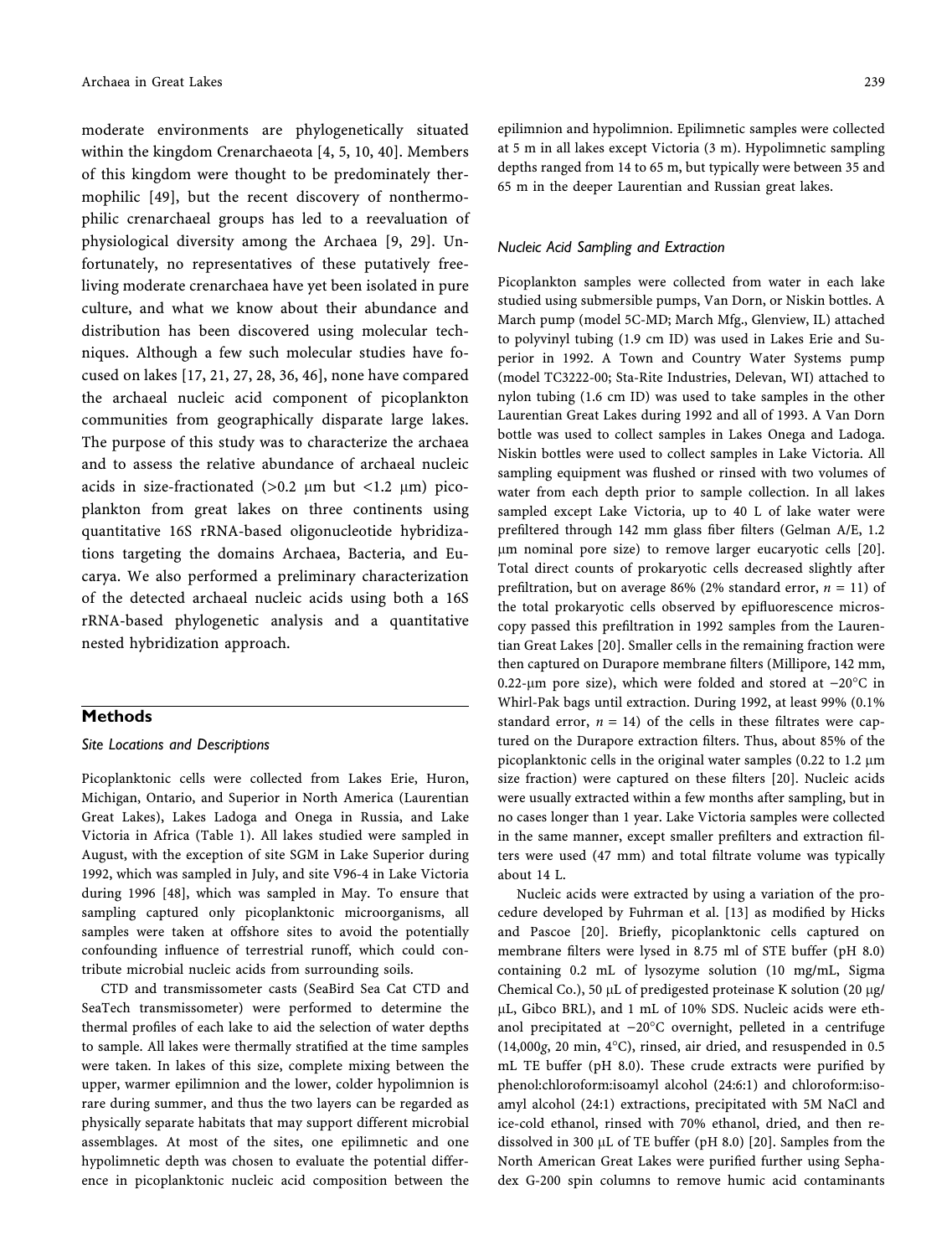|  | <b>Table 1.</b> Sites in great lakes on three continents where picoplankton samples were obtained |  |  |  |  |  |  |  |  |  |
|--|---------------------------------------------------------------------------------------------------|--|--|--|--|--|--|--|--|--|
|--|---------------------------------------------------------------------------------------------------|--|--|--|--|--|--|--|--|--|

| Lake     | Site <sup>a</sup> | Latitude and longitude | Depth (m) | Date             |
|----------|-------------------|------------------------|-----------|------------------|
| Erie     | E15M              | 42°31.00'N, 79°53.36'W | 5         | 8/7/92, 8/8/93   |
|          |                   |                        | 45        | 8/7/92           |
| Huron    | H45M              | 45°08.12'N, 82°59.00'W | 5         | 8/11/93          |
|          |                   |                        | 30        | 8/11/93          |
| Michigan | M18M              | 42°44.00'N, 87°00.00'W | 5         | 8/22/92          |
|          |                   |                        | 65        | 8/22/92          |
|          | M47M              | 45°10.42'N, 86°22.30'W | 5         | 8/18/92, 8/25/93 |
|          |                   |                        | 50        | 8/25/93          |
|          |                   |                        | 65        | 8/18/92          |
| Ontario  | 033M              | 43°31.50'N, 76°55.00'W | 5         | 8/9/92           |
|          |                   |                        | 65        | 8/9/92           |
|          | O <sub>64</sub>   | 43°35.48'N, 78°48.06'W | 5         | 8/10/92          |
|          |                   |                        | 65        | 8/10/92          |
| Superior | SGM               | 46°56.31'N, 91°31.92'W | 5         | 7/14/92          |
|          | S101100           | 47°23.05'N, 89°32.22'W | 5         | 8/17/93          |
|          |                   |                        | 36        | 8/17/93          |
|          | S94260            | 48°05.52'N, 87°55.08'W | 5         | 8/19/93          |
| Ladoga   | L14               | 60°59.07'N, 30°57.60'E | 5         | 8/8/94           |
|          |                   |                        | 50        | 8/8/94           |
|          | L17               | 61°24.75'N, 31°21.20'E | 5         | 8/13/94          |
|          |                   |                        | 50        | 8/13/94          |
| Onega    | ON <sub>1</sub>   | 61°18.52'N, 31°21.20'E | 5         | 8/14/94          |
|          |                   |                        | 50        | 8/14/94          |
| Victoria | $V96-4$           | 1°34.8'S, 32°51.9'E    | 3         | 5/21/96          |
|          |                   |                        | 14        | 5/21/96          |

<sup>a</sup> E15M, H45M, M47M, M18M, O33M, O64, S101100, and S94260 are all USEPA sampling stations. SGM, L14, L17, and ON1 are arbitrary site designations. V96-4 is identical to a site designated in a prior publication [48].

[45]. Nucleic acid concentration and purity were determined spectrophotometrically by measuring absorbance in the range 220–320 nm. Absorbance at 260 nm was used to estimate nucleic acid concentration and purity was monitored by  $A_{260}$ : $A_{280}$  ratios (1.9–2.2 range) and  $A_{260}$ : $A_{230}$  ratios (1.5–2.4 range). The purity of nucleic acid extracts with absorbance ratios within both of these ranges was sufficient for hybridizations with oligonucleotide probes. Samples with absorbance ratios outside these ranges were not chosen for further analysis [20].

#### Standard Cultures

Nucleic acids representative of all target taxa (when available) were used as standards to normalize raw hybridization signals to taxon-specific and nonspecific binding of probes (Table 2). These nucleic acids were extracted and purified from cultured cells using the same procedure as was used for natural picoplankton samples.

#### Preparation and Labeling of Oligonucleotide Probes

First, three 16S rRNA-based domain-level probes developed by other investigators were used to determine the relative abundances of bacterial (S-D-Bact-0338-a-A-18), archaeal (S-D-Arch-0915-a-A-20), and eucaryal (S-D-Euca-1195-a-A-16) nucleic acids in the picoplankton samples (Table 2). Afterwards, four other 16S rRNA-based probes (Table 2) targeting the Crenarchaeota, Euryarchaeota, Methanobacteriaceae, and the uncultured Group I marine crenarchaeota were used to help quantify the nucleic acid contributions of organisms from these groups using a nested approach [3]. Nested hybridizations continued until these four archaeal target groups were quantified or nucleic acid extracts were depleted, whichever came first.

Each oligonucleotide was synthesized (Michigan State University) and purified by polyacrylamide gel electrophoresis and column chromatography (Tokyo Pearl TSK DEAE) before radiolabeling the 5 $^{\prime}$  end with [ $\gamma$ - $^{32}$ P]ATP (NEN Radiochemicals) for 1 h at 37°C using T4 polynucleotide kinase (Promega Corp. [10, 42]). After radiolabeling, each oligonucleotide probe was again purified on TSK DEAE resin (250 µL, Supelco) mini-columns constructed from sterile polyethylene 1-mL pipette tips plugged with glass wool. Each column was rinsed with 1 mL of 50 mM ammonium acetate solution before the probes were added. Unlabeled probe and excess  $[\gamma$ <sup>-32</sup>P]ATP were removed from these columns with two 1-mL rinses of ammonium acetate solutions (50 mM followed by 250 mM). The radiolabeled oligonucleotide probe was then eluted by rinsing the column with 1 mL of 500 mM ammonium acetate followed by two 1-mL rinses of 1 M ammonium acetate. These fractions were combined, dried, rinsed with 50 µL of 50% methanol, and dried again. Finally, each radiolabeled probe was resuspended in 200 µL of autoclaved Milli-Q water and the radioactivity was determined by liquid scintillation counting. The specific activity (CPM/µg) of the probe was then calculated assuming that any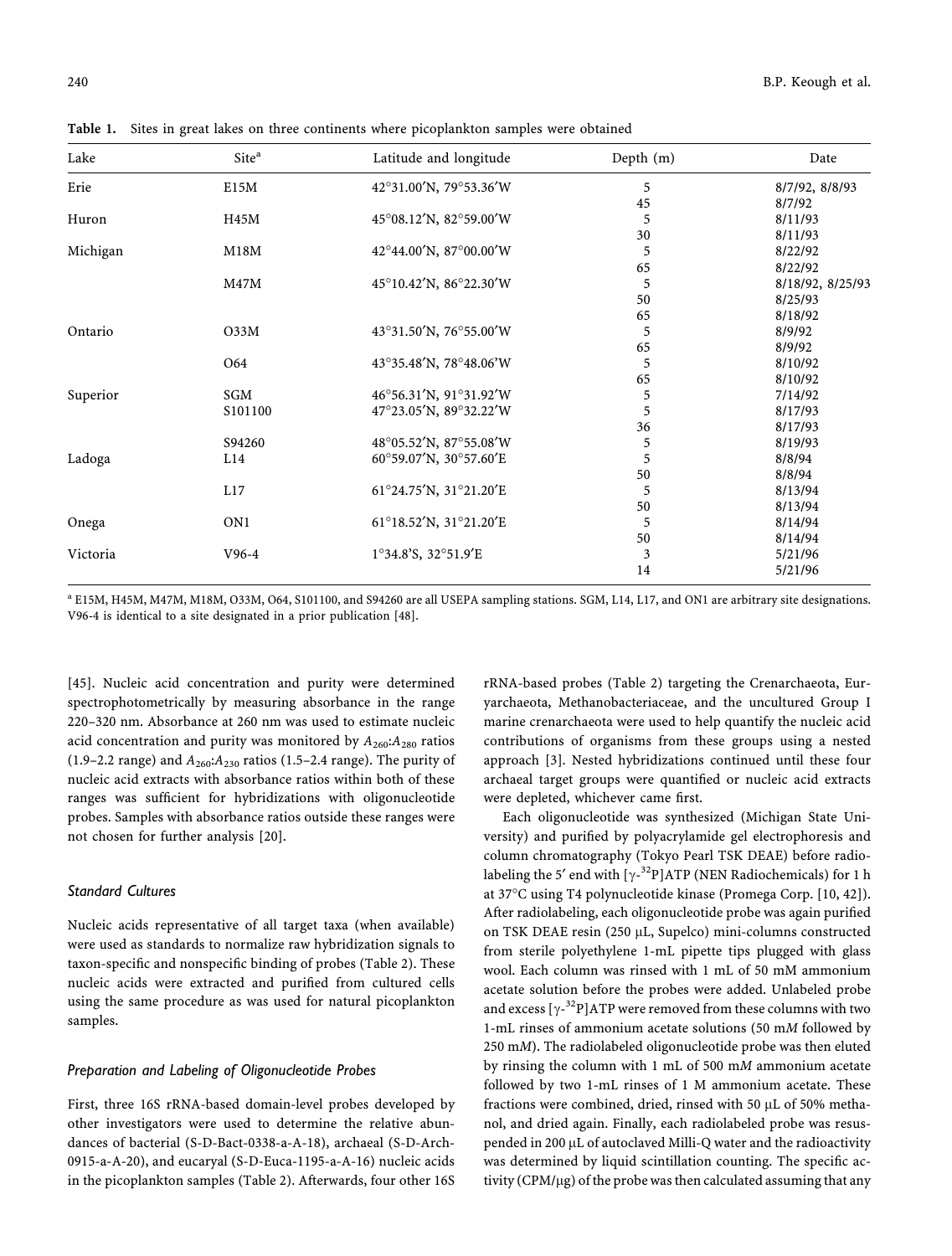| Probe name <sup>a</sup>   | Sequence $(5' - 3')^b$  | Target group                 | Wash (°C) Reference |                 | Standard cultures <sup>c</sup>                            |
|---------------------------|-------------------------|------------------------------|---------------------|-----------------|-----------------------------------------------------------|
| S-D-Bact-0338-a-A-18      | GCTGCCTCOODLAGH         | Bacteria                     |                     |                 | Pseudomonas fluorescens (ATCC 13525)                      |
| S-D-Arch-0915-a-A-20      | GTGCTCCCCGCAATTCCT      | Archaea                      |                     | 42]             | Haloarcula marismortui [34]                               |
| S-D-Euca-1195-a-A-16      | GGGATCACAGACTG          | Eucarya                      |                     |                 | Saccharomyces cerevisiae (MSU-DMCC SAC-1)                 |
| S-K-Cren-0499-a-A-18      | CAGRCTTGCCCCGCT         | Crenarchaeota                |                     |                 | Sulfolobus solfitaricus (ATCC 35091)                      |
| S-K-Eury-0498-a-A-14      | <b>TTOCCCRGCCCTT</b>    | Euryarchaeota                |                     |                 | 'hermoplasma acidophilum (ATCC 25905)                     |
| $S^{-*}-Cren-0667-a-A-15$ | CGAGTACCTCTAC           | Group I marine Crenarchaeota |                     | 10 <sub>1</sub> | Uncultured group, none available                          |
| S-F-Mbac-0310-a-A-22      | <b>PICTCLOGET CAGES</b> | Methanobacteriaceae          |                     | [37]            | Methanobrevibacter spp., strain RFM-3<br>(MSU-DMCC RFM-3) |

 $^{\rm b}$  R = A or G.  $R = A$  or G.

 MSU-DMCC = Michigan State University — Department of Microbiology Culture Collection. MSU-DMCC = Michigan State University - Department of Microbiology Culture Collection. c

loss of probe following puri fication on TSK DEAE columns was consistent for each labeling reaction.

## Quantitative Oligonucleotide Hybridizations

A variation of Stahl and Amann 's [42] procedure developed by DeLong et al. [10] was used for quantitative hybridizations. Nucleic acid samples were aliquoted into 2.4- lg portions for environmental extracts and 0.6-µg portions for nucleic acid standards. Nucleic acids were denatured in glutaraldehyde (0.5% final concentration) for 15 min at room temperature and then diluted with a polyadenylic acid solution (3 µL of 10 mg Poly A/mL, 1 µL 0.2% bromphenol blue, 302 lL 50% glutaraldehyde, and 29.7 mL Milli-Q water). The nucleic acids were blotted on a MagnaCharge hybridization membrane (Micron Separations, Inc.) in a six-dot concentration gradient (50 to 800 ng). Nucleic acid standards (positive and negative controls) from appropriate taxa were blotted in different six-dot concentration gradients (12.5 to 200 ng) on each membrane containing samples (Table 2). The loaded hybridization membranes were then air-dried and baked at 80°C for 1 h. Membranes were prehybridized at 45°C for 30 min in hybridization buffer (6×SET, 0.5% SDS, 1×Denhardt's solution, Poly A at 100 µg/ ml) prior to adding a radiolabeled probe [10]. The prehybridization buffer was discarded and the appropriate radiolabeled probe (10 <sup>7</sup> CPM/mL) and fresh hybridization solution (10 mL) were added. The membranes were hybridized overnight (12 –22 h) at 45°C. Hybridized membranes were sequentially washed (1×SET, 0.5% SDS) for 2 min at 30 $^{\circ}$ C, at 30 $^{\circ}$ C for 30 min, and then at a stringent wash temperature speci fic to each probe for 30 min (Table 2). For all domain-level probes and for the group I marine crenarchaeota probe, the final wash temperature was determined empirically in other studies. For all other probes, the final wash temperature was calculated using the theoretical dissociation temperature of the probe. This temperature was determined using the equation  $T_d = 81.5 + 16.6 \log M + 0.41[\%(G + C)] - 820/n,$ where  $M$  is the molar concentration of monovalent cations and  $n$  is the length of the probe in nucleotides [25].

With the exception of hybridization membranes with Laurentian Great Lakes samples taken in 1992, all membranes were wrapped in plastic wrap to expose a phosphoimaging screen (BI screen, Bio-Rad) for 12-18 h. A set of <sup>14</sup>C standards (Type ARC-146F, American Radiolabeled Chemicals, Inc.) was imaged concomitantly with all hybridization membranes to normalize sample signal intensities to known radioactivity units. The exposed screen was scanned using a Bio-Rad GS525 Molecular Imager, and densitometric analysis was performed on the resulting images with Molecular Analyst v2.1 software (Bio-Rad). The 1992 Laurentian Great Lakes sample membranes were analyzed by gas proportional counting using an Ambis Systems counter (Ambis Systems, Scanalytics, Inc.).

## Calculations and Statistical Tests

The slope of nmol probe bound per unit mass rRNA was used to calculate taxon-speci fic percentages using the sum-over-domains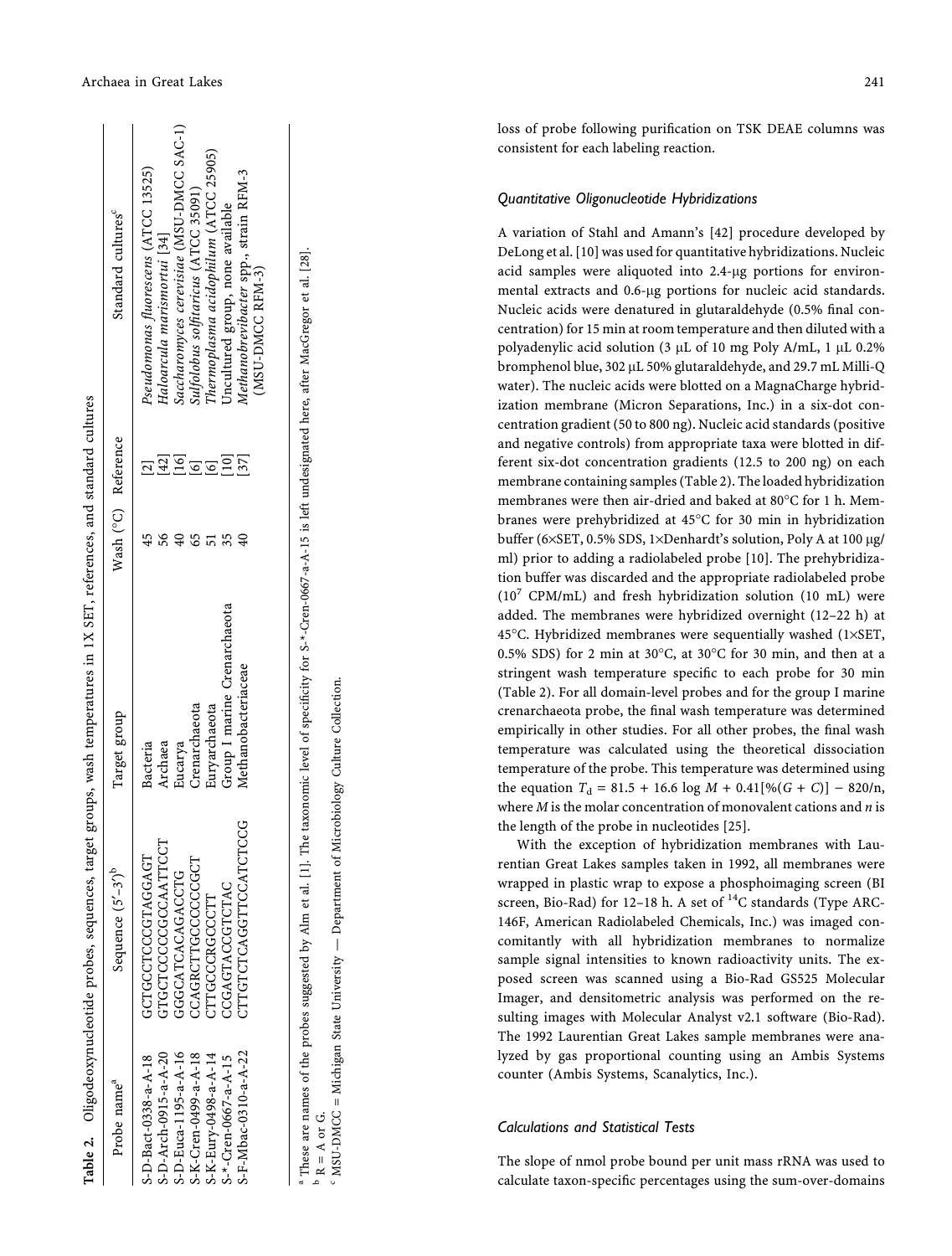method as described by DeLong et al. [10]. Each raw hybridization response was corrected for the specific activity of the probe, the binding of probe to nucleic acid standards (where possible), and nonspecific binding. The slope (nmol probe bound per ng nucleic acid) was determined from 3 to 6 points in the linear portion of the binding curve using a simple linear regression model. Percentages were calculated by dividing the slope of sample binding (minus nonspecific binding to negative controls) by the slope of positive control binding (minus nonspecific binding to negative controls).

Unpaired, one-sided t-tests were performed (95% CL) to determine if all archaeal nucleic acid percentages were significantly different from zero. One-way ANOVAS were used to determine if the mean archaeal nucleic acid percentages were different at different depths in each lake. Unpaired, two-sided t-tests were performed (95% CL) on the mean archaeal nucleic acid percentages to determine if any consistent patterns of archaeal abundance or distribution were revealed. We compared the overall archaeal percentages (a pooled average inclusive of all sites and depths within each lake) of each lake to all other lakes. We then compared the archaeal mean nucleic acid percentages in each site to all other sites and at each depth within each site.

#### PCR Amplification and Cloning of Archaeal 16S rDNA

We attempted to amplify crenarchaeal rDNA in samples from all lakes with some exceptions. After the hybridization analyses were completed, samples from the Laurentian Great Lakes taken in 1992 were depleted of nucleic acid and were therefore not analyzed using PCR. PCR was performed only on samples from Lakes Erie, Huron, Michigan, Superior, Ladoga, Onega, and Victoria. We used Buckley et al.'s [5] primers 89Fb (5'-ACGG-CTCAGTAACRC-3¢) and S-D-Arch-0915-a-A-20. These primers mainly amplify nonthermophilic crenarchaeal 16S rRNA genes, but will also amplify the 16S rDNA from other archaea such as some members of the euryarchaeal orders Thermoplasmatales, Methanobacteriales, Methanococcales, and Thermococcales.

PCR amplification of nucleic acid extracts followed Buckley et al.'s [5] procedure with the following modifications. All nucleic acid samples and standards were predigested with ribonuclease (RNase One, Promega Corp.) for 30 min at 37°C prior to the addition of PCR reagents and Taq polymerase (Gibco BRL). Deoxynucleotide triphosphates were obtained from GeneAmp, and the thermocycler employed was a PTC-100, model 96-U (MJ Research, Inc.). The archaeal positive control was a nucleic acid extract of Thermoplasma acidophilum (ATCC 25905). In addition to blanks (containing no template), nucleic acid extracts from bacterial and eucaryotic microorganisms were selected as negative controls. These negative control nucleic acids were the same extracts used for hybridizations from Pseudomonas fluorescens and Saccharomyces cerevisiae, respectively (Table 2). PCR amplification of crenarchaeal 16S rDNA was observed in samples from all lakes except Lakes Erie and Huron.

PCR reaction mixtures containing archaeal rDNA products of the expected size of  $\sim$ 850 base pairs (visualized on 1.5% agarose

gels) were chosen for cloning using a TOPO-TA cloning kit (Invitrogen). Cloning was performed as recommended by the manufacturer. A small subset of clones (less than 10% of total clones in the library) from samples in all lakes except Lakes Erie and Huron was screened for archaeal 16S rDNA transformants. Rapid screening of transformants (using an inoculating loopful of colony as template) was performed as directed by the manufacturer, using the primer pair M13F (included in the kit, 5'-GTAAAACGACGGCCAG-3¢) and S-D-Arch-0915-a-A-20 in a PCR reaction. Twelve clones from Lakes Michigan ( $n = 2$ ), Superior  $(n = 3)$ , Ladoga  $(n = 2)$ , Onega  $(n = 1)$ , and Victoria  $(n = 4)$  were randomly selected for sequencing from the hundreds of transformant colonies in different samples. These clones were chosen for a preliminary phylogenetic analysis but also to verify the quantitative hybridization results that archaeal nucleic acids were indeed present in lakes on the continents we studied. Colonies of these 12 transformants were grown overnight in LB broth amended with 75 µg/mL ampicillin at room temperature. Cells from these cultures were frozen at  $-80^{\circ}$ C in glycerol stocks as recommended by the manufacturer until sequencing of the cloned rDNA fragment.

Cloned 16S rDNA fragments from the 12 transformants selected for further study were re-amplified prior to sequencing using the same procedure for screening. Clones from Lakes Ladoga, Onega, and Victoria were reamplified using the primers 89Fb [5] and M13R (5'-CAGGAAACAGCTATGAC-3') and a Gene Amp model 9600 thermal cycler (PerkinElmer). All other clones were reamplified using the primers M13F and M13R and a model 96-U PTC-100 thermal cycler (MJ Research, Inc.). A fraction of each PCR mixture (80  $\mu$ L) was diluted to 400  $\mu$ L with sterile Milli-Q water and the 16S rDNA inserts were purified and concentrated using UltraFree MC spin columns (30,000 NMWL, Millipore Corp.). Purified inserts were reconstituted in sterile Milli-Q water (50  $\mu$ L) and their concentrations were quantified by measuring absorbance at 260 nm.

Inserts from Lakes Ladoga, Onega, and Victoria clones were sequenced using a Big Dye Terminator DNA Sequencing Kit (Applied Biosystems Inc.) and cloned fragments from Lakes Michigan and Superior were sequenced at the University of Minnesota Advanced Genetic Analysis Center (St. Paul, MN). Inserts were initially sequenced with M13F and 519R (5'-GWATTACCGCGGCKGCTG-3') to verify that the amplicons were 16S rDNA-Iike sequences. Initial sequences were compared to sequences in the public database GenBank using the BLASTn tool (www.ncbi.nlm.nih.gov/BLAST/). Amplicons whose initial sequences were clearly similar to 16S rRNA genes were then fully sequenced. Final sequences were recovered using the primers M13F, 519R, 515F (5'-GTGCCAGCAGCCGCGGTAA-3'), and M13R. A total of 12 archaeal 16S rRNA gene sequences were recovered.

#### Phylogenetic Analysis

Phylogenetic analyses were performed using the sequence analysis program ARB (www.mikro.biologie.tu-muenchen.de).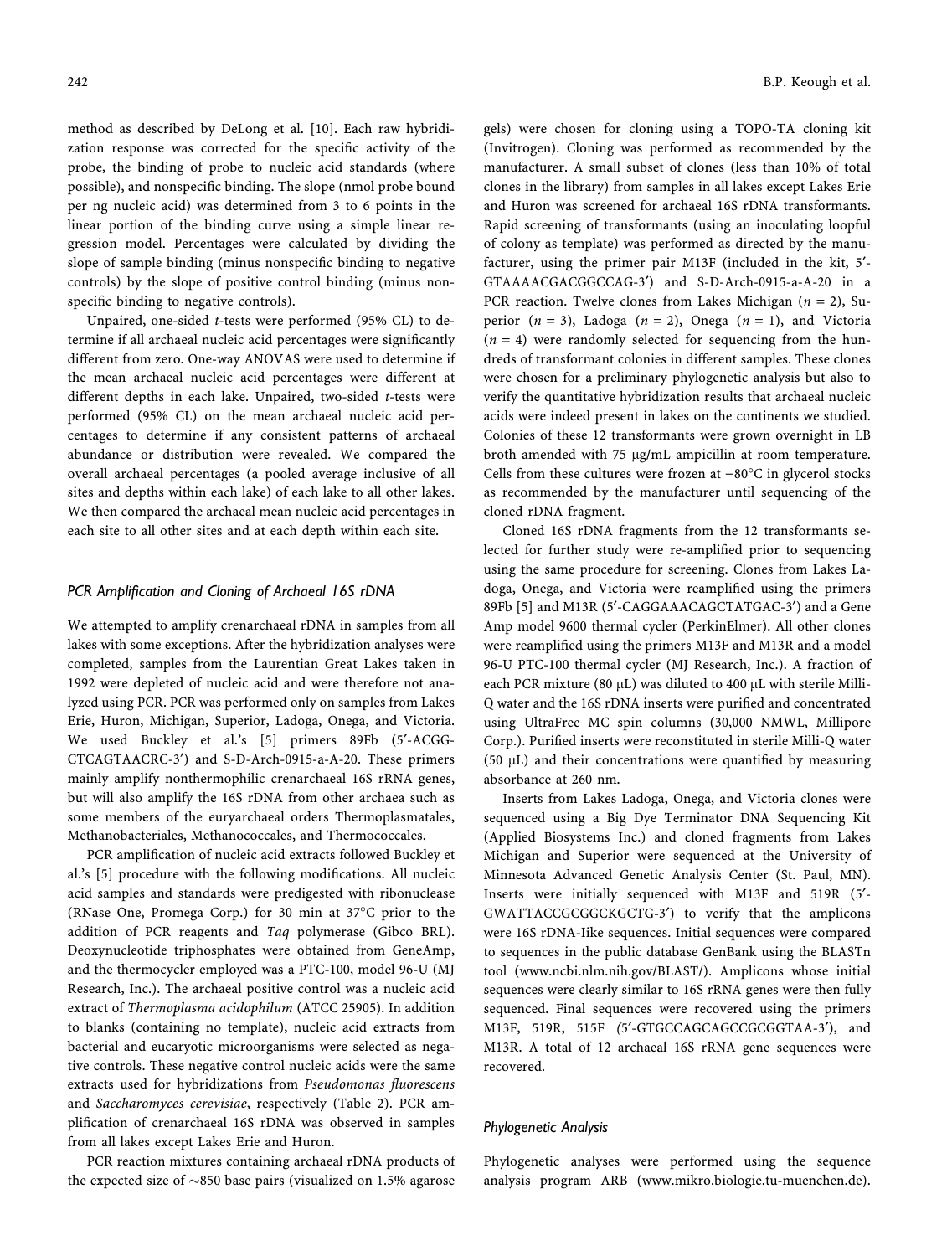| E15M<br>5<br>8/7/92<br>$\overline{2}$<br>97.1(0.5)<br>2.2(0.5)<br>0.7(0.03)<br>Erie<br>45<br>8/7/92<br>97.8<br>1.5<br>0.7<br>1<br>6.7(3.9)<br>5<br>8/8/93<br>89.9 (4.8)<br>3.9(1.6)<br>4<br>5<br>Huron<br>H45M<br>8/11/93<br>16.1<br>3.3<br>$\mathbf{1}$<br>81.5<br>6.5 $(4.9)^{x}$<br>30<br>2<br>89.7<br>4.3 $(4.0)^{x}$<br>8/11/93<br>Michigan<br>M18M<br>5<br>8/22/92<br>97.9<br>0.5<br>1<br>1.6<br>65<br>0.7<br>97.5<br>1.9<br>8/22/92<br>1<br>5<br>M47M<br>2<br>95.5 (0.3)<br>8/18/92<br>3.1(0.4)<br>1.5(0.1)<br>2<br>65<br>95.6(1.1)<br>2.8(0.2)<br>8/18/92<br>1.6(0.03)<br>5<br>8/25/93<br>91.5(4.0)<br>5.2(2.8)<br>3.8(1.7)<br>4<br>3<br>50<br>90.5(3.7)<br>8/25/93<br>5.1(2.6)<br>5.0(1.6)<br>5<br>2<br>$1.1~(0.5)^{\ddagger}$<br>O33M<br>8/9/92<br>98.0(0.7)<br>Ontario<br>1.0(0.1)<br>$\boldsymbol{2}$<br>97.3 (0.6)<br>1.4 $(0.6)^{\ddagger}$<br>8/9/92<br>1.3(0.0)<br>65<br>5<br>2<br>O64<br>8/10/92<br>97.9(0.1)<br>2.0(0.1)<br>0.1(0.02)<br>65<br>2<br>8/10/92<br>97.8 (0.02)<br>1.4(0.01)<br>0.8(0.01)<br>SGM<br>5<br>Superior<br>$\mathbf{1}$<br>90.9<br>7.3<br>1.9<br>7/14/92<br>5<br>2.2 $(1.7)^{T}$<br>S101100<br>8/17/93<br>3<br>86.6(7.6)<br>11.4(6.4)<br>$11.1 (7.8)^{T}$<br>36<br>3<br>84.9 (8.0)<br>4.6(1.9)<br>8/17/93<br>5<br>$\overline{\mathbf{c}}$<br>S94260<br>77.6 (21.6)<br>17.0 $(17.3)^{x}$<br>8/19/93<br>5.7 $(4.8)^{x}$<br>36<br>95.0<br>2.2<br>2.8<br>8/19/93<br>$\mathbf{1}$<br>5<br>L14<br>2<br>3.0 $(2.1)^{x}$<br>5.9 $(5.8)^{x}$<br>Ladoga<br>8/8/94<br>91.1(7.8)<br>84.4<br>5.5<br>10.1<br>50<br>8/8/94<br>$\mathbf{1}$<br>5<br>2<br>L17<br>95.0(0.8)<br>2.9(0.4)<br>8/13/94<br>2.1(0.3)<br>$\overline{\mathbf{c}}$<br>50<br>8/13/94<br>92.3(1.2)<br>2.0(0.3)<br>5.7(0.9)<br>$\overline{\mathbf{c}}$<br>ON1<br>5<br>93.0(1.6)<br>Onega<br>8/14/94<br>4.9(0.8)<br>2.0(0.8)<br>$\overline{c}$<br>50<br>8/14/94<br>92.9(1.0)<br>2.8(0.4)<br>4.0(0.1)<br>$V96-4$<br>3<br>0.7<br>5.2<br>5/21/96<br>94.1<br>Victoria<br>$\mathbf{1}$<br>93.7<br>5.9<br>14<br>5/21/96<br>$\mathbf{1}$<br>0.4 | Lake | Site | Depth (m) | Sample date | $\boldsymbol{n}$ | Bacteria (%) <sup>b</sup> | Eucarya (%) | Archaea (%) |
|----------------------------------------------------------------------------------------------------------------------------------------------------------------------------------------------------------------------------------------------------------------------------------------------------------------------------------------------------------------------------------------------------------------------------------------------------------------------------------------------------------------------------------------------------------------------------------------------------------------------------------------------------------------------------------------------------------------------------------------------------------------------------------------------------------------------------------------------------------------------------------------------------------------------------------------------------------------------------------------------------------------------------------------------------------------------------------------------------------------------------------------------------------------------------------------------------------------------------------------------------------------------------------------------------------------------------------------------------------------------------------------------------------------------------------------------------------------------------------------------------------------------------------------------------------------------------------------------------------------------------------------------------------------------------------------------------------------------------------------------------------------------------------------------------------------------------------------------------------------------------------------------------------------------------------------------------------------------------------------------------------------------------------|------|------|-----------|-------------|------------------|---------------------------|-------------|-------------|
|                                                                                                                                                                                                                                                                                                                                                                                                                                                                                                                                                                                                                                                                                                                                                                                                                                                                                                                                                                                                                                                                                                                                                                                                                                                                                                                                                                                                                                                                                                                                                                                                                                                                                                                                                                                                                                                                                                                                                                                                                                  |      |      |           |             |                  |                           |             |             |
|                                                                                                                                                                                                                                                                                                                                                                                                                                                                                                                                                                                                                                                                                                                                                                                                                                                                                                                                                                                                                                                                                                                                                                                                                                                                                                                                                                                                                                                                                                                                                                                                                                                                                                                                                                                                                                                                                                                                                                                                                                  |      |      |           |             |                  |                           |             |             |
|                                                                                                                                                                                                                                                                                                                                                                                                                                                                                                                                                                                                                                                                                                                                                                                                                                                                                                                                                                                                                                                                                                                                                                                                                                                                                                                                                                                                                                                                                                                                                                                                                                                                                                                                                                                                                                                                                                                                                                                                                                  |      |      |           |             |                  |                           |             |             |
|                                                                                                                                                                                                                                                                                                                                                                                                                                                                                                                                                                                                                                                                                                                                                                                                                                                                                                                                                                                                                                                                                                                                                                                                                                                                                                                                                                                                                                                                                                                                                                                                                                                                                                                                                                                                                                                                                                                                                                                                                                  |      |      |           |             |                  |                           |             |             |
|                                                                                                                                                                                                                                                                                                                                                                                                                                                                                                                                                                                                                                                                                                                                                                                                                                                                                                                                                                                                                                                                                                                                                                                                                                                                                                                                                                                                                                                                                                                                                                                                                                                                                                                                                                                                                                                                                                                                                                                                                                  |      |      |           |             |                  |                           |             |             |
|                                                                                                                                                                                                                                                                                                                                                                                                                                                                                                                                                                                                                                                                                                                                                                                                                                                                                                                                                                                                                                                                                                                                                                                                                                                                                                                                                                                                                                                                                                                                                                                                                                                                                                                                                                                                                                                                                                                                                                                                                                  |      |      |           |             |                  |                           |             |             |
|                                                                                                                                                                                                                                                                                                                                                                                                                                                                                                                                                                                                                                                                                                                                                                                                                                                                                                                                                                                                                                                                                                                                                                                                                                                                                                                                                                                                                                                                                                                                                                                                                                                                                                                                                                                                                                                                                                                                                                                                                                  |      |      |           |             |                  |                           |             |             |
|                                                                                                                                                                                                                                                                                                                                                                                                                                                                                                                                                                                                                                                                                                                                                                                                                                                                                                                                                                                                                                                                                                                                                                                                                                                                                                                                                                                                                                                                                                                                                                                                                                                                                                                                                                                                                                                                                                                                                                                                                                  |      |      |           |             |                  |                           |             |             |
|                                                                                                                                                                                                                                                                                                                                                                                                                                                                                                                                                                                                                                                                                                                                                                                                                                                                                                                                                                                                                                                                                                                                                                                                                                                                                                                                                                                                                                                                                                                                                                                                                                                                                                                                                                                                                                                                                                                                                                                                                                  |      |      |           |             |                  |                           |             |             |
|                                                                                                                                                                                                                                                                                                                                                                                                                                                                                                                                                                                                                                                                                                                                                                                                                                                                                                                                                                                                                                                                                                                                                                                                                                                                                                                                                                                                                                                                                                                                                                                                                                                                                                                                                                                                                                                                                                                                                                                                                                  |      |      |           |             |                  |                           |             |             |
|                                                                                                                                                                                                                                                                                                                                                                                                                                                                                                                                                                                                                                                                                                                                                                                                                                                                                                                                                                                                                                                                                                                                                                                                                                                                                                                                                                                                                                                                                                                                                                                                                                                                                                                                                                                                                                                                                                                                                                                                                                  |      |      |           |             |                  |                           |             |             |
|                                                                                                                                                                                                                                                                                                                                                                                                                                                                                                                                                                                                                                                                                                                                                                                                                                                                                                                                                                                                                                                                                                                                                                                                                                                                                                                                                                                                                                                                                                                                                                                                                                                                                                                                                                                                                                                                                                                                                                                                                                  |      |      |           |             |                  |                           |             |             |
|                                                                                                                                                                                                                                                                                                                                                                                                                                                                                                                                                                                                                                                                                                                                                                                                                                                                                                                                                                                                                                                                                                                                                                                                                                                                                                                                                                                                                                                                                                                                                                                                                                                                                                                                                                                                                                                                                                                                                                                                                                  |      |      |           |             |                  |                           |             |             |
|                                                                                                                                                                                                                                                                                                                                                                                                                                                                                                                                                                                                                                                                                                                                                                                                                                                                                                                                                                                                                                                                                                                                                                                                                                                                                                                                                                                                                                                                                                                                                                                                                                                                                                                                                                                                                                                                                                                                                                                                                                  |      |      |           |             |                  |                           |             |             |
|                                                                                                                                                                                                                                                                                                                                                                                                                                                                                                                                                                                                                                                                                                                                                                                                                                                                                                                                                                                                                                                                                                                                                                                                                                                                                                                                                                                                                                                                                                                                                                                                                                                                                                                                                                                                                                                                                                                                                                                                                                  |      |      |           |             |                  |                           |             |             |
|                                                                                                                                                                                                                                                                                                                                                                                                                                                                                                                                                                                                                                                                                                                                                                                                                                                                                                                                                                                                                                                                                                                                                                                                                                                                                                                                                                                                                                                                                                                                                                                                                                                                                                                                                                                                                                                                                                                                                                                                                                  |      |      |           |             |                  |                           |             |             |
|                                                                                                                                                                                                                                                                                                                                                                                                                                                                                                                                                                                                                                                                                                                                                                                                                                                                                                                                                                                                                                                                                                                                                                                                                                                                                                                                                                                                                                                                                                                                                                                                                                                                                                                                                                                                                                                                                                                                                                                                                                  |      |      |           |             |                  |                           |             |             |
|                                                                                                                                                                                                                                                                                                                                                                                                                                                                                                                                                                                                                                                                                                                                                                                                                                                                                                                                                                                                                                                                                                                                                                                                                                                                                                                                                                                                                                                                                                                                                                                                                                                                                                                                                                                                                                                                                                                                                                                                                                  |      |      |           |             |                  |                           |             |             |
|                                                                                                                                                                                                                                                                                                                                                                                                                                                                                                                                                                                                                                                                                                                                                                                                                                                                                                                                                                                                                                                                                                                                                                                                                                                                                                                                                                                                                                                                                                                                                                                                                                                                                                                                                                                                                                                                                                                                                                                                                                  |      |      |           |             |                  |                           |             |             |
|                                                                                                                                                                                                                                                                                                                                                                                                                                                                                                                                                                                                                                                                                                                                                                                                                                                                                                                                                                                                                                                                                                                                                                                                                                                                                                                                                                                                                                                                                                                                                                                                                                                                                                                                                                                                                                                                                                                                                                                                                                  |      |      |           |             |                  |                           |             |             |
|                                                                                                                                                                                                                                                                                                                                                                                                                                                                                                                                                                                                                                                                                                                                                                                                                                                                                                                                                                                                                                                                                                                                                                                                                                                                                                                                                                                                                                                                                                                                                                                                                                                                                                                                                                                                                                                                                                                                                                                                                                  |      |      |           |             |                  |                           |             |             |
|                                                                                                                                                                                                                                                                                                                                                                                                                                                                                                                                                                                                                                                                                                                                                                                                                                                                                                                                                                                                                                                                                                                                                                                                                                                                                                                                                                                                                                                                                                                                                                                                                                                                                                                                                                                                                                                                                                                                                                                                                                  |      |      |           |             |                  |                           |             |             |
|                                                                                                                                                                                                                                                                                                                                                                                                                                                                                                                                                                                                                                                                                                                                                                                                                                                                                                                                                                                                                                                                                                                                                                                                                                                                                                                                                                                                                                                                                                                                                                                                                                                                                                                                                                                                                                                                                                                                                                                                                                  |      |      |           |             |                  |                           |             |             |
|                                                                                                                                                                                                                                                                                                                                                                                                                                                                                                                                                                                                                                                                                                                                                                                                                                                                                                                                                                                                                                                                                                                                                                                                                                                                                                                                                                                                                                                                                                                                                                                                                                                                                                                                                                                                                                                                                                                                                                                                                                  |      |      |           |             |                  |                           |             |             |
|                                                                                                                                                                                                                                                                                                                                                                                                                                                                                                                                                                                                                                                                                                                                                                                                                                                                                                                                                                                                                                                                                                                                                                                                                                                                                                                                                                                                                                                                                                                                                                                                                                                                                                                                                                                                                                                                                                                                                                                                                                  |      |      |           |             |                  |                           |             |             |
|                                                                                                                                                                                                                                                                                                                                                                                                                                                                                                                                                                                                                                                                                                                                                                                                                                                                                                                                                                                                                                                                                                                                                                                                                                                                                                                                                                                                                                                                                                                                                                                                                                                                                                                                                                                                                                                                                                                                                                                                                                  |      |      |           |             |                  |                           |             |             |
|                                                                                                                                                                                                                                                                                                                                                                                                                                                                                                                                                                                                                                                                                                                                                                                                                                                                                                                                                                                                                                                                                                                                                                                                                                                                                                                                                                                                                                                                                                                                                                                                                                                                                                                                                                                                                                                                                                                                                                                                                                  |      |      |           |             |                  |                           |             |             |
|                                                                                                                                                                                                                                                                                                                                                                                                                                                                                                                                                                                                                                                                                                                                                                                                                                                                                                                                                                                                                                                                                                                                                                                                                                                                                                                                                                                                                                                                                                                                                                                                                                                                                                                                                                                                                                                                                                                                                                                                                                  |      |      |           |             |                  |                           |             |             |

Table 3. Percentages of domain-specific nucleic acid in size-fractionated picoplankton  $(0.2-1.2 \mu m)$  from great lakes on three  $continents<sup>a</sup>$ 

<sup>a</sup> Results shown are significantly different from zero at the 95% confidence level in an unpaired one-sided t-test. Numbers in parentheses represent the standard deviation from the mean.

<sup>b</sup> Quantitative hybridization results for the domain Bacteria in samples taken from the Laurentian Great Lakes in 1992 were reported previously [20]

<sup>x</sup> Not significantly different from zero.

 $\frac{1}{2}$  Significantly different from zero at the 90% confidence level.

Recently published archaeal 16S rDNA sequences were obtained from GenBank (www.ncbi.nlm.nih.gov) and inserted into the ARB environment along with our cloned sequences. Initial sequence alignments were performed using the ARB automatic alignment tool and then were adjusted manually to account for elements of secondary structure (e.g., hairpins and loops) and regions of primary sequence conservation. Sequences were aligned between positions 124 and 914 (Escherichia coli numbering) of the 16S rRNA; a majority of the approximately 750 positions available were used in subsequent analyses. Phylogenetic trees were constructed using fastDNAml [33], a maximum likelihood method. Outgroup sequences and sequences from nonthermophilic crenarchaea were varied during tree construction. Sequences of 16S rDNA from Halorubrum lacusprofundi and Haloferax volcanii (both from the kingdom Euryarchaeota) were used as outgroups to root the final tree and put the relative distances of all sequences in a larger, more generally inclusive archaeal context. Bootstrap values were based on 1000 trees computed by neighbor joining [39].

## Results

Quantitative hybridizations revealed that the percentage of domain-level (i.e., total) archaeal nucleic acid was between 0.7% and 10.1% in all lakes studied (Table 3). One-sided, unpaired t-tests indicated that most of the relative percentages calculated for each domain-level probe were significantly different from zero ( $P < 0.05$ ). Unpaired two-sided ttests were used to compare archaeal percentages to the variables of lake, site, and depth. The following types of comparisons were performed: overall pooled averages from lake to lake, from site to site (both within and between lakes), and epilimnion to hypolimnion (both within and between lakes and sites). No consistent trends were revealed by these tests. The only significant difference was the percentage of total archaeal nucleic acid was higher during 1993 than in 1992 in the Laurentian Great Lakes ( $P < 0.01$ , Table 3).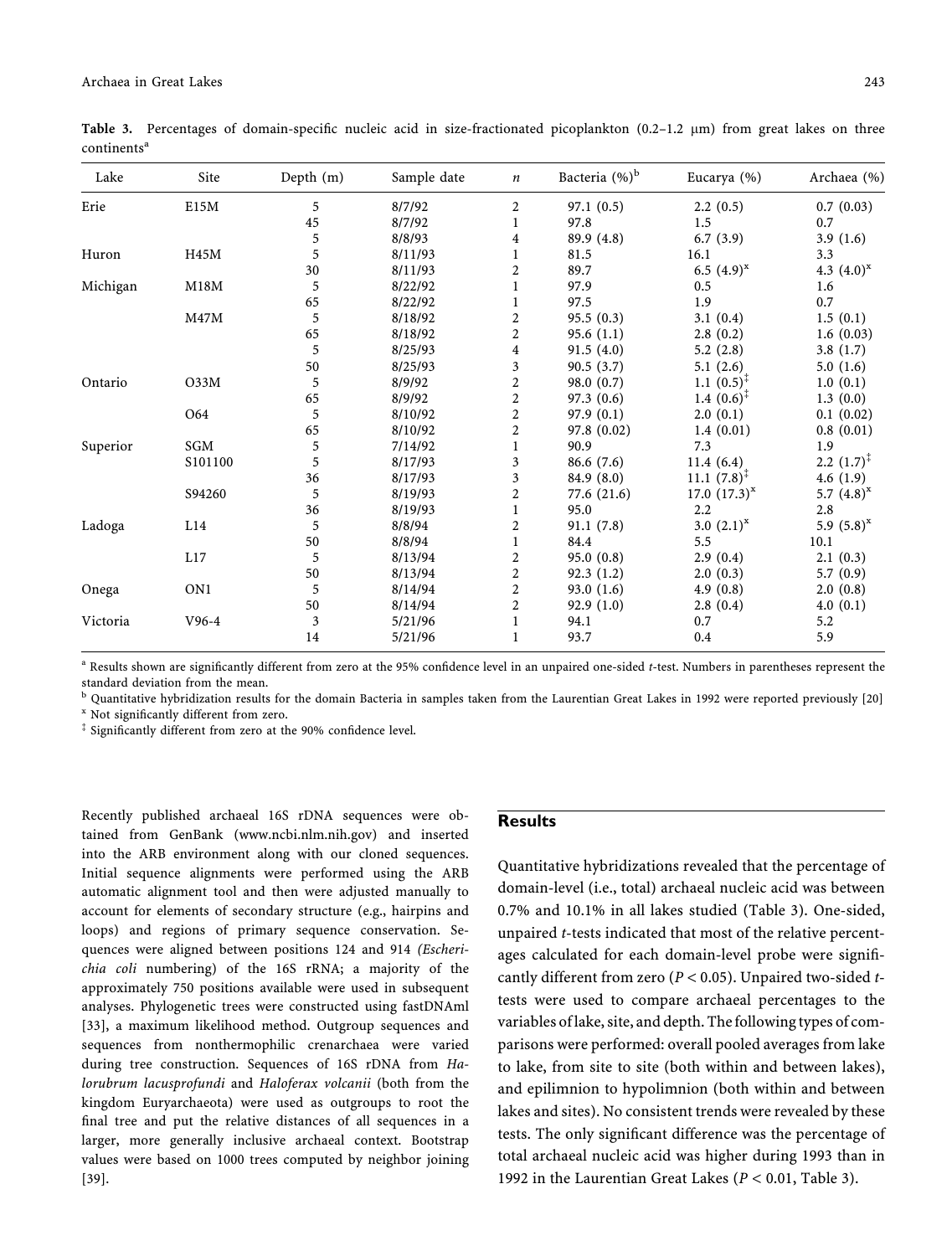



#### **Evolutionary Distance**

Fig. 1. Phylogenetic tree of archaeal 16S rRNA gene fragments inferred using maximum likelihood analysis for approximately 740 nucleotide positions between E. coli positions 1 and 915.Sequences recovered from lakes in this study appear in shaded

As expected, members of the domain Bacteria dominated the picoplankton community, although the overall percentage of total bacterial nucleic acid for the Laurentian Great Lakes was less in 1993 than in 1992 ( $p < 0.01$ , Table 3). Nucleic acids from the domain Eucarya were found in all lakes, but these percentages were never a high proportion of the total nucleic acid, indicating that prefiltration removed most of the eukaryotic cells. The percentage of eukaryotic nucleic acid detected in the Laurentian Great Lakes in 1992 was lower than in 1993  $(P < 0.01,$  Table 3).

The nested quantitative hybridizations used to detect four archaeal taxa yielded only small percentages of nucleic acids specific to the kingdom Crenarchaeota and the group I marine crenarchaeota (data not shown). Based on hybridizations using Burggraf et al.'s Crenarchaeota probe ([6], Table 2), crenarchaeal nucleic acid was only detected in samples from the epilimnia and hypolimnia of Lakes Ladoga and Onega accounting for 1.0% to 2.6% of the total archaeal nucleic acid. These percentages were significantly different from zero. No nucleic acids from the kingdom Euryarchaeota [6] or family Methanobacteriaceae [37] boxes. Accession numbers for sequences included in the analysis appear after the sequence prefix(es). Scale bar distance indicates a 10% difference between nucleotide sequences. Numbers at each node are bootstrap values.

were detected in these samples using oligonucleotide probes that target these taxa.

Nucleic acid from the group I marine crenarchaeota was detected in picoplankton samples from Lakes Erie, Huron, Superior, Ladoga, Onega, and Victoria (data not shown) and contributed from 0.1% to 1.5% of the total archaeal nucleic acid depending on the lake. However, the small percentages calculated were only significantly different from zero for samples from the epilimnion and the hypolimnion of Lake Ladoga (L14) and the hypolimnion of Lake Onega ( $P < 0.05$  in all cases). The hybridization signals from DeLong et al.'s group I probe ([10]; S-\*-Cren-0667-a-A-15) were not normalized to a positive control, and so the percentages reported here only represent estimates of the relative abundance of group I crenarchaeal rRNA in these great lakes picoplankton communities.

Phylogenetic analysis consistently placed the archaeal clones recovered in this study among the nonthermophilic clusters within the kingdom Crenarchaeota (Fig. 1). The majority of clones from the temperate lakes (Ladoga, Onega, Michigan, and Superior) were most closely related to a clone (LMA229) recovered from Lake Michigan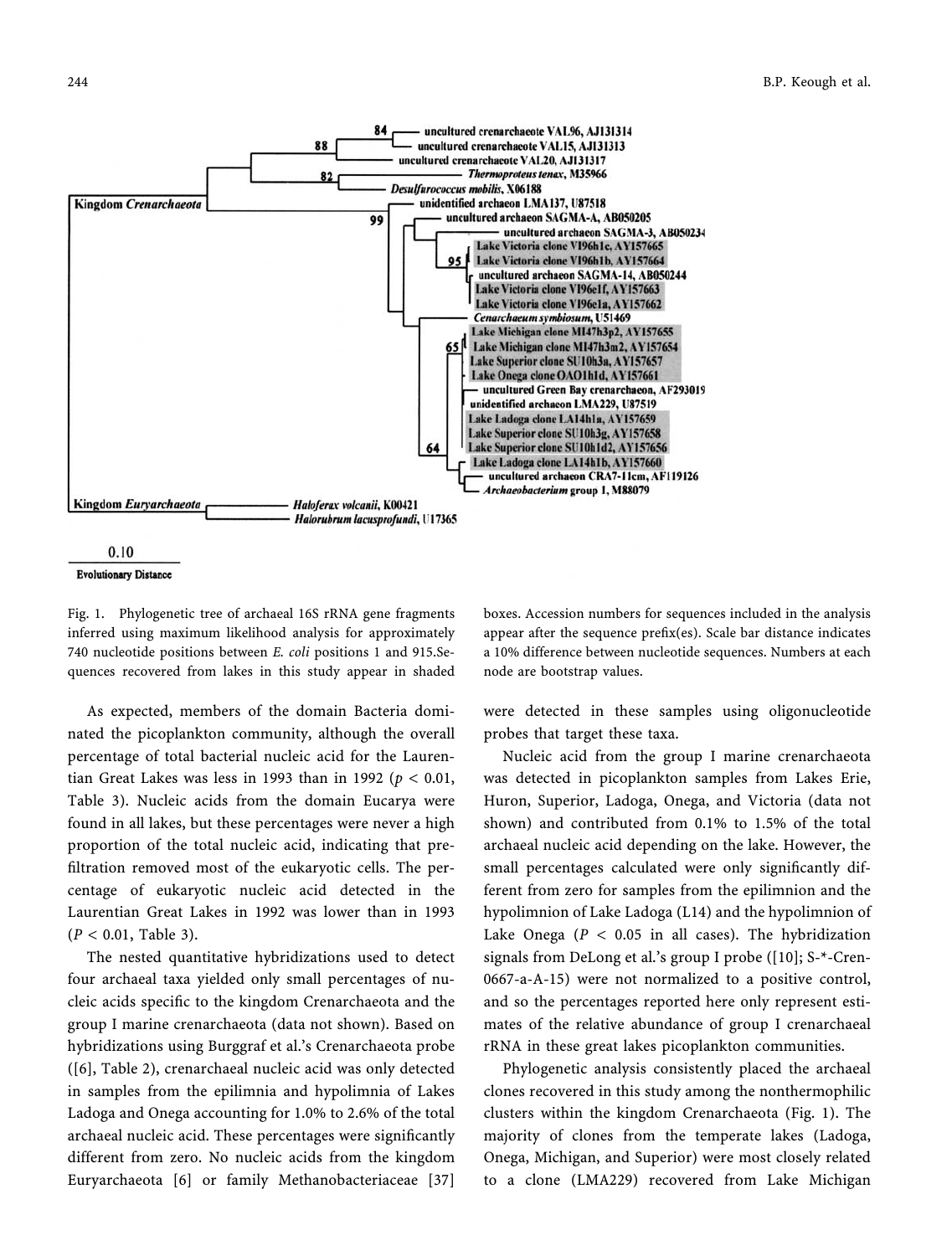sediment [28] and uncultured archaea associated with ferromanganous nodules in Lake Michigan [43]. As a group, these crenarchaeal sequences appear more closely related to marine nonthermophilic crenarchaea than they do to other freshwater clones previously described such as the crenarchaeal VAL clones [21]. The clones from Lake Victoria clustered together (Fig. 1) and were most closely related to the SAGMA-14 clone recovered from an African gold mine [44]. Although the Victoria sequences grouped in a cluster distinct from the other clones in this study, they were also placed among the marine clusters of nonthermophilic crenarchaea.

### **Discussion**

Detecting archaeal nucleic acids in the size-fractionated picoplankton of all the great lakes examined was a striking feature of this study. The amounts of archaeal nucleic acids observed (Table 3) were similar to abundances measured in coastal marine environments [7], but less than the amounts observed in the Santa Barbara Channel or in picoplankton from the Pacific, Antarctic, and Arctic Oceans ([10, 24, 30]; J.T. Hollibaugh, personal communication). Estimates of the abundance of archaea in some small freshwater lakes (as detected by FISH) were similar to our estimates insofar as they rarely exceed 10% [17, 36]. It is worth noting that prefiltration removed larger eukaryotic picoplankton cells, and so our estimates of relative archaeal abundance are based on hybridization of probes with nucleic acid extracts from primarily prokaryotic microorganisms. The relative abundances we report here are probably higher than if we had not filtered out the larger picoplanktonic eukaryotes. Nevertheless, archaeal nucleic acids were detected in all lakes studied.

Although there was a difference between the amounts of archaeal nucleic acids in the epilimnion and hypolimnion at two sites we investigated, this relationship was neither as consistent nor as pronounced as it is in marine environments [30]. Karner et al. [24] found that the fraction of crenarchaeota in picoplankton increased with depth in the Pacific Ocean, reaching 39% of all picoplankton below the euphotic zone. Unlike the Pacific Ocean, the temperate great lakes we studied are not permanently stratified. Periodic mixing of lakes in temperate zones may minimize differences in picoplankton communities in different water masses.

Nested hybridizations were largely unsuccessful in revealing the phylogenetic sources of the archaeal nucleic acids detected at the domain level. Jurgens et al. [21] recently reported being unable to detect crenarchaeal cells in lakes with Burggraf et al.'s probe [6] that targets the kingdom Crenarchaeota (Table 2), but they still were able to amplify and identify crenarchaeal sequences. Our results were similar. We could amplify and sequence crenarchaeal nucleic acids from Lake Michigan and Superior samples, but this crenarchaeal probe (i.e., S-K-Cren-0499 a-A-18) failed to hybridize with the same samples in either of these lakes. After further examination of its specificity, we found Burggraf et al.'s [6] probe matched less than half of the crenarchaeal sequences in the most recent 16S rRNA database and failed to match most uncultivated crenarchaeal clone sequences isolated from different environments including the 16S rRNA gene fragments we amplified. This probe's narrow specificity and the types of crenarchaeal sequences in our samples may have been responsible for the small amount of crenarchaeal nucleic acids we detected by hybridizations.

Very small amounts of nucleic acid from the group I marine crenarchaeota were detected by probing samples from all lakes we studied except Lakes Michigan and Victoria. Amplifying and sequencing crenarchaeal nucleic acids (Fig. 1) verified that nucleic acids from microorganisms within this environmental archaeal group were present in Lakes Michigan, Superior, Ladoga, Onega, and Victoria as they are in many oceanic regions.

We did not detect euryarchaeal nucleic acids in any great lakes with Burggraf et al.'s probe that targets the kingdom Euryarchaeota [6]. This probe (S-K-Eury-0498-a-A-14, Table 2) was previously thought to be specific to most euryarcheaota. However, it now appears that this probe is unable to detect more than 50% of the euryarchaeal sequences in the 16S rRNA database [21]. Considering that the robustness of the kingdom-level archaeal probes we used has been questioned and that only one primer set was used to amplify archaeal nucleic acids in this study, it is too early to speculate about true diversity of archaeons in these great lakes. For example, crenarchaeal nucleic acids were successfully amplified in most lakes, but no archaeal 16S rDNA was amplified in samples from Lakes Huron and Erie. This failure indicates that other archaeal groups, possibly members of the Euryarchaeota, were responsible for the archaeal nucleic acids detected by the domain-level hybridizations in these lakes. Thus, it would not be surprising if members of other archaeal groups were found in the picoplankton of these lakes in the future.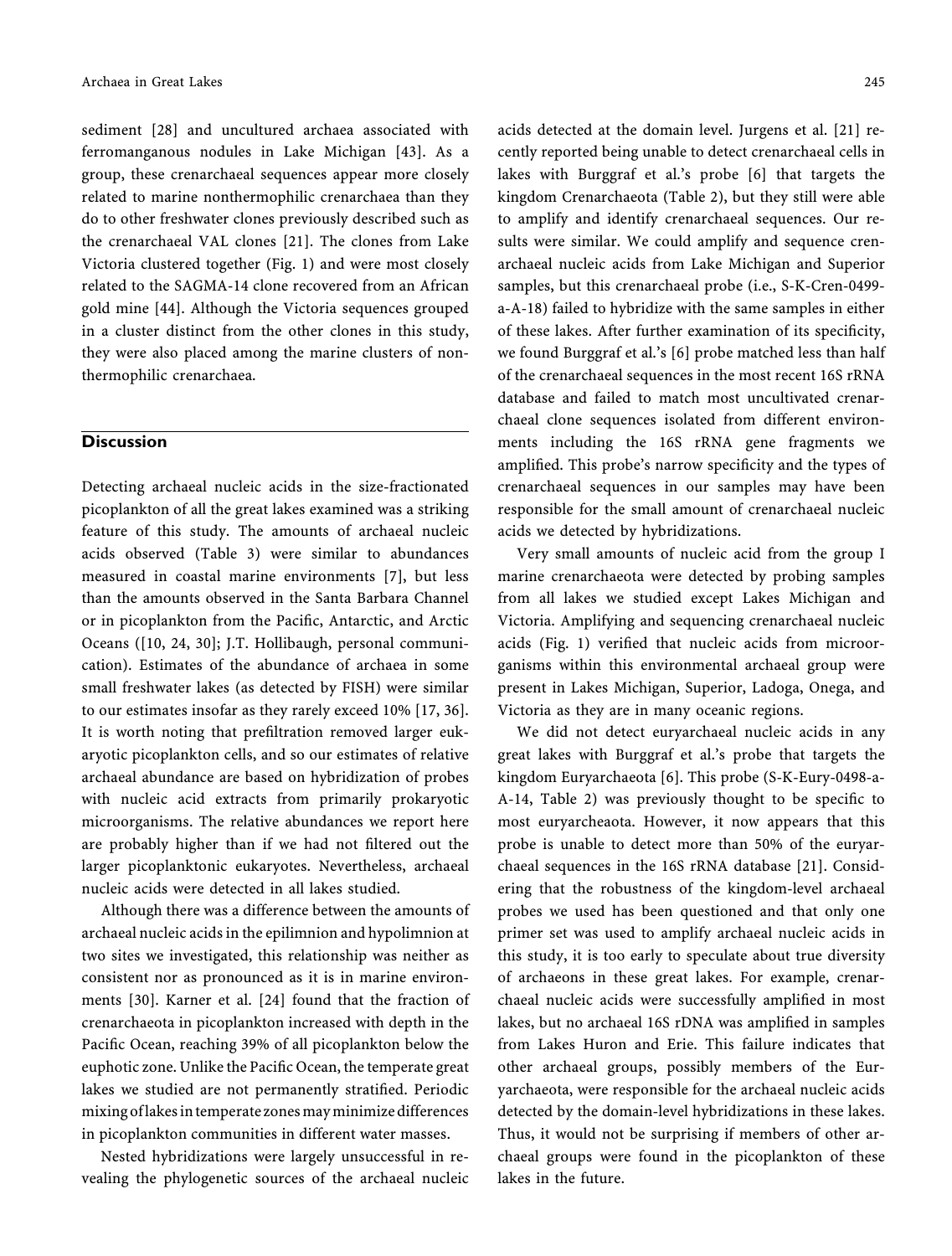It is significant that no methanobacterial nucleic acids were detected by hybridization in any of the great lakes samples using Raskin et al.'s probe ([37], Table 2). This observation hints that the archaeal nucleic acids detected in the water columns were not simply resuspended from the deeper, anoxic portions of sediments in these great lakes. However, the absence of nucleic acids from other methanogens in the water column of these lakes should be confirmed before this idea is accepted.

Overall, nested hybridizations failed to account for the majority of archaeal nucleic acid detected at the domain level, a discrepancy that prompted the use of PCR and Buckley et al.'s [5] crenarchaeal primer set to amplify archaeal 16S rDNA genes as an independent verification of the presence of archaeal nucleic acids in these lakes. These PCR primers successfully amplified 16S rRNA genes of nonthermophilic crenarchaeota from template DNA prepared from picoplankton in great lakes on all three continents. Although the percentages of group I marine crenarchaeotal nucleic acid in our samples revealed by hybridization with DeLong et al.'s probe were very small (i.e., 0.1–1.5% of the total archaeal nucleic acid), the presence of this nonthermophilic group of archaea was established by PCR and cloning as it has been in surficial sediments from Lake Michigan [28].

All of the 16S rDNA amplicons from the great lakes picoplankton clustered with sequences previously identified as nonthermophilic crenarchaea (Fig. 1). With the exception of one clone from Lake Ladoga (LA14h1b), all of the clones in this study fell cleanly into two groups that clustered among the group I marine sequences currently available. The few clones selected for sequencing were very closely related to some crenarchaeal sequences recovered from Lake Michigan sediments [28, 43]. Interestingly, these great lakes sequences appeared more closely affiliated with the group I marine crenarchaea than with other freshwater nonthermophilic crenarchaeal sequences from smaller inland lakes such as some of Jurgens et al.'s [21] VAL clones (Fig. 1), Schleper et al.'s [41] pLAW sequences, and Hershberger et al.'s [18] pGrfB and pGrfC sequences. However, a more complete description of archaeal diversity is needed in great lakes before we can draw any firm conclusions about phylogenetic affiliations.

Although it is conceivable that archaea were introduced into the great lakes we studied from nearby marine or terrestrial environments, the presence of nearly identical 16S rDNA sequences from lakes in North America and Russia suggests that a phylogenetically related group of

crenarchaea inhabit freshwater environments. Crenarchaea in marine environments are metabolically active and compete for trace level substrates in the environment, suggesting they are self-sustaining populations [26, 35]. The same may well be true for the crenarchaea in freshwater environments, but further work is necessary to confirm that archaea in the water columns of these great lakes are self-sustaining populations.

Although it is tempting to speculate about the differences between the archaeal sequences recovered from these great lakes, it is too early to conclude what factors might cause these differences. Other studies of lakes and the aquatic organisms in them have demonstrated that alone or in combination landscape geomorphology [19, 38], lake age [11], and trophic status [23] among other factors control or constrain biological diversity as well as productivity. It is also evident from previous studies that the breadth of the diversity of some microbial communities including picoplankton is surprising and sometimes completely unexpected [7, 21, 47]. Future studies should focus on what controls the diversity of archaea in picoplankton communities of different lakes. Some factors that control the diversity of these picoplankton communities may become more apparent after more archaeal and bacterial sequences from different lakes become available [32].

Although cultured archaeons reproduce optimally in environments characterized by high-temperature, nearsaturating salt concentrations, or the absence of molecular oxygen, many uncultured archaeons apparently persist in relatively moderate environments of oceanic waters [7, 14], small freshwater lakes [17, 21, 36, 41], and various soils [4, 5, 22]. The results of this study provide clear evidence for the existence of populations of moderate crenarchaea in the picoplankton of great lakes on three different continents, extending their known habitat range. Archaeal nucleic acids detected in the picoplankton of these great lakes accounted for 1% to 10% of the total nucleic acids. Unrecognized crenarchaeons in the group I nonthermophilic archaeal cluster contributed some of these nucleic acids. The presence of nearly identical 16S rRNA sequences from great lakes in North America and Russia suggests a cosmopolitan distribution of freshwater crenarchaeons that inhabit freshwater environments. Identifying the full extent of archaeal diversity in the water columns of these lakes and recognizing factors that control the diversity and distribution of archaeal communities will require further investigations.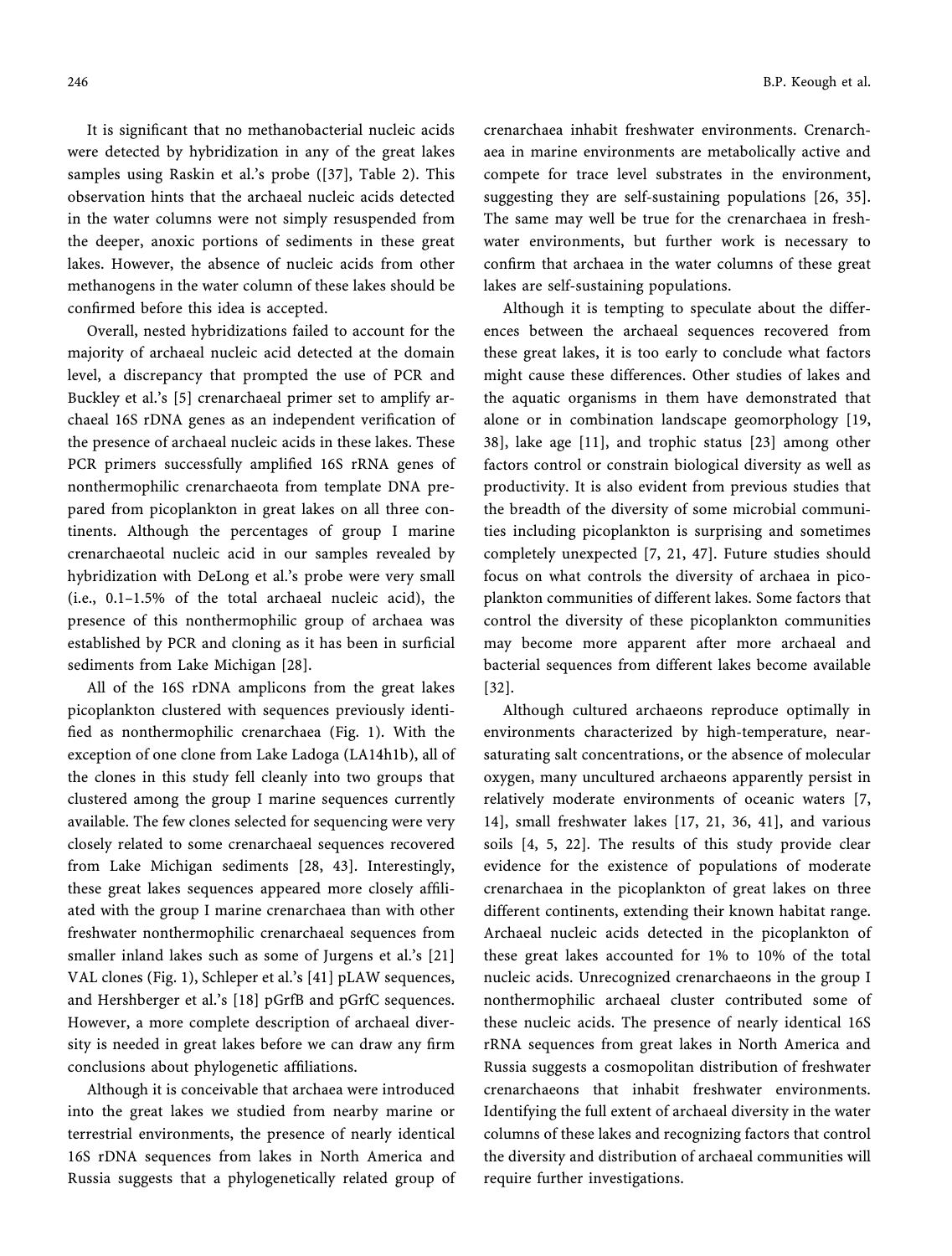## Acknowledgements

This work was funded by grants to R.E. Hicks from the University of Minnesota Faculty Grant-In-Aid Program and the Minnesota Sea Grant Program, project number R/ CL-36, supported by the NOAA Office of Sea Grant, Department of Commerce, under grant number US DOC NA46RG0101. The U.S. Government is authorized to reproduce and distribute reprints for government purposes, not withstanding any copyright notation that may appear hereon. This paper is journal reprint number JR486 of the Minnesota Sea Grant College Program. We thank the captains and crews of the R/V Ekolog, the R/V Lake Guardian, and the R/V Ibis for assistance in sample collection in Russia, the Laurentian Great Lakes, and Lake Victoria, respectively; Nikolai Filitov, the Director of the Karelian Institute for Northern Water Problems (Petrozovodsk), and Natalia Ignatieva and Larisa Kapustina from the Russian Academy of Sciences Institute for Lake Research (St. Petersburg) for making arrangements to collect picoplankton samples from Lakes Ladoga and Onega; Jared Leadbetter for help culturing Methanobrevibacter; Sandy Fritzlar for culturing other microorganisms and extracting nucleic acids for use as standards; Kristin Saxrud, David Pascoe, Erik Brown, and Thomas C. Johnson for collecting samples in the Laurentian Great Lakes and Lake Victoria; David Pascoe, Peter Aas, and Mark Tapper for performing some nucleic acid extractions; Bernard Schroeter (Michigan State University) for sequencing clones from Lakes Ladoga, Onega, and Victoria; and Joseph R. Graber (Michigan State University) for helpful comments in the development of the manuscript. We also acknowledge the assistance of two anonymous reviewers whose comments helped improve this paper.

## **References**

- 1. Alm EW, Oerther DB, Larsen N, Stahl DA, Raskin L (1996) The oligonucleotide probe database. Appl Environ Microbiol 62:3557–3559
- 2. Amann RI, Krumholz L, Stahl DA (1990) Fluorescentoligonucleotide probing of whole cells for determinative, phylogenetic, and environmental-studies in microbiology. J Bacteriol 172:762–770
- 3. Amann RI, Ludwig W, Schleifer KH (1995) Phylogenetic identification and in-situ detection of individual microbialcells without cultivation. Microbiol Rev 59:143–169
- 4. Bintrim SB, Donohue TJ, Handelsman J, Roberts GP, Goodman RM (1997) Molecular phylogeny of Archaea from soil. Proc Natl Acad Sci USA 94:277–282
- 5. Buckley DH, Graber JR, Schmidt TM (1998) Phylogenetic analysis of nonthermophilic members of the kingdom Crenarchaeota and their diversity and abundance in soils. Appl Environ Microbiol 64:4333–4339
- 6. Burggraf S, Mayer T, Amann R, Schadhauser S, Woese CR, Stetter KO (1994) Identifying members of the Domain Archaea with ribosomal-RNA targeted oligonucleotide probes. Appl Environ Microbiol 60:3112–3119
- 7. DeLong EF (1992) Archaea in coastal marine environments. Proc Natl Acad Sci USA 89:5685–5689
- 8. DeLong EF (1998) Everything in moderation: Archaea as ''non-extremophiles.'' Curr Opin Genet Dev 8:649–654
- 9. DeLong EF, King LL, Massana R, Cittone H, Murray A, Schleper C, Wakeham SG (1998) Dibiphytanyl ether lipids in nonthermophilic crenarchaeotes. Appl Environ Microbiol 64:1133–1138
- 10. DeLong EF, Wu KY, Prezelin BB, Jovine RVM (1994) High abundance of Archaea in antarctic marine picoplankton. Nature 371:695–697
- 11. Engstrom DR, Fritz SC, Almendinger JE, Juggins S (2000) Chemical and biological trends during lake evolution in recently deglaciated terrain. Nature 408:161–166
- 12. Fuhrman JA, Campbell L (1998) Marine ecology—microbial microdiversity. Nature 393:410–411
- 13. Fuhrman JA, Comeau DE, Hagstorm A, Chan AM (1998) Extraction from natural planktonic microorganisms of DNA suitable for molecular biological studies. Appl Environ Microbiol 54:1426–1429
- 14. Fuhrman JA, McCallum K, Davis AA (1992) Novel major archaebacterial group from marine plankton. Nature 356:148–149
- 15. Fuhrman JA, McCallum K, Davis AA (1993) Phylogenetic diversity of subsurface marine microbial communities from the Atlantic and Pacific Oceans. Appl Environ Microbiol 59:1294–1302
- 16. Giovannoni SJ, Delong EF, Olsen GJ, Pace NR (1988) Phylogenetic group-specific oligodeoxynucleotide probes for identification of single microbial-cells. J Bacteriol 170:720–726
- 17. Glockner FO, Fuchs BM, Amann R (1999) Bacterioplankton compositions of lakes and oceans: a first comparison based on fluorescence in situ hybridization. Appl Environ Microbiol 65:3721–3726
- 18. Hershberger KL, Barns SM, Reysenbach AL, Dawson SC, Pace NR (1996) Wide diversity of crenarchaeota. Nature 384:420–420
- 19. Hershey AE, Gettel GM, McDonald ME, Miller MC, Mooers H, O'Brien WJ, Pastor J, Richards C, Schuldt JA (1999) A geomorphic–trophic model for landscape control of lake food webs. Bioscience 49:887–897
- 20. Hicks RE, Pascoe DA (2001) A comparison of cyanobacterial dominance within the picoplankton of the North American Great Lakes estimated by 16S rRNA-based hybridizations